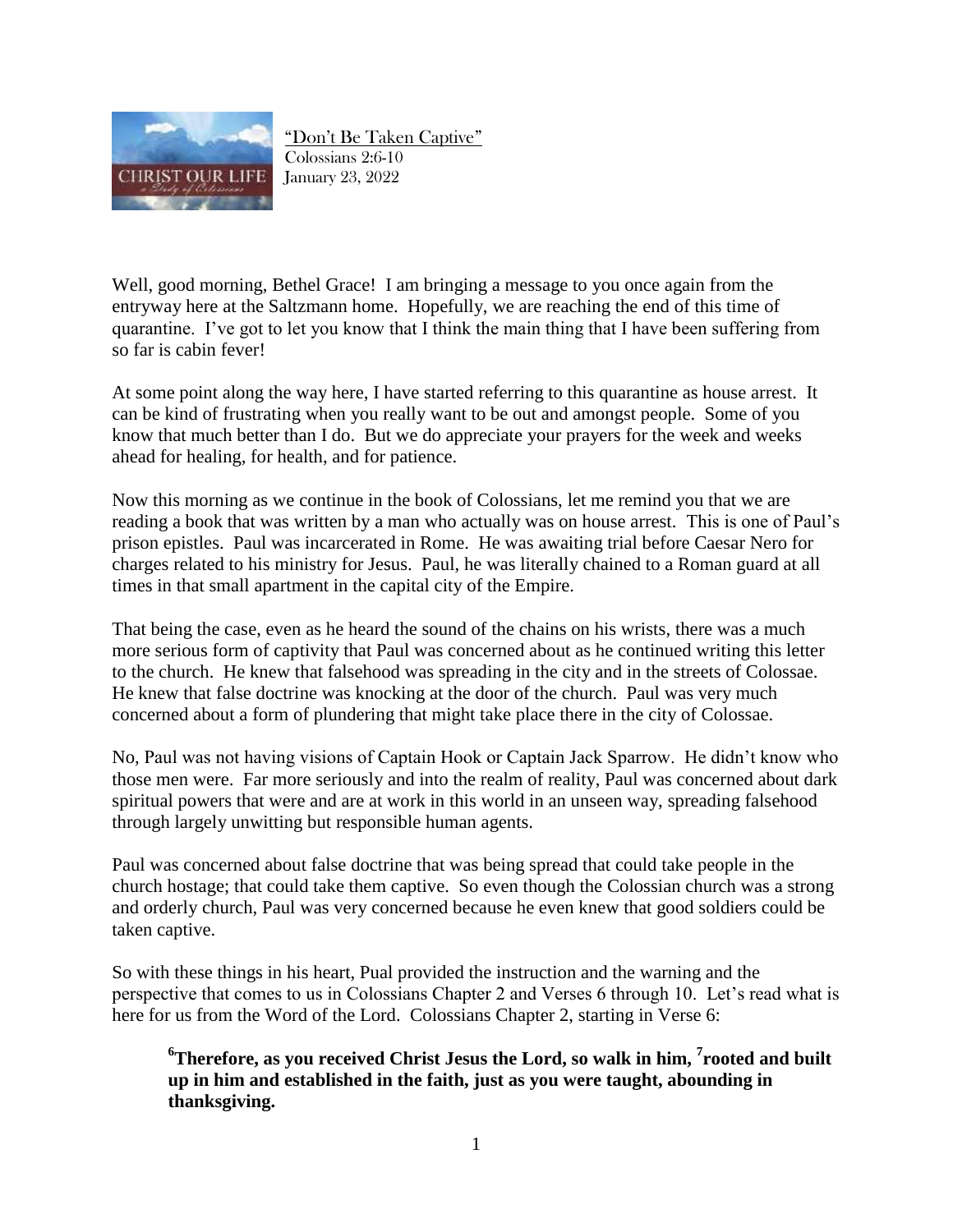**8 See to it that no one takes you captive by philosophy and empty deceit, according to human tradition, according to the elemental spirits of the world, and not according to Christ. <sup>9</sup> For in him the whole fullness of deity dwells bodily,<sup>10</sup>and you have been filled in him, who is the head of all rule and authority.** 

At the heart of what we just read is that the church of God is given a responsibility. I wonder if you see this in Verse 8, where Paul said:

### **8 See to it that no one takes you captive by philosophy**

You see to this. You take responsibility for this. You watch out for this, he said. Here in this language of captivity, the Greek scholars tell us that this language vividly expresses the danger that believers may be carried off as plunder by an alien and fundamentally anti-Christian form of teaching.

That comes to us from a book written by Douglas Moo on Colossians. They let us know that this language of being taken captive is like being plundered. So Paul was saying, "Don't let yourselves be taken as plunder, as pirate's booty with some false spirituality that can take you captive. Watch out!" Watch out, he said. See to it.

What we have here in Verses 6 through 10, is that it continues in the stream of thought that we read and studied last. You will recall that Paul was concerned that the church of God not be diluted by plausible arguments.

The concern is that the landscape of the planet earth is filled with teachings and falsehoods that would lure people away from the grace and the truth that is found in Christ and in Christ alone. So Paul continued this stream of thought and this time, adding to that language of watching out for plausible arguments, he used the language of captivating philosophy and empty deceit.

Take a look at Verse 8 again. Look at your Bibles. Colossians Chapter 2 and Verse 8:

#### **8 See to it that no one takes you captive by philosophy and empty deceit, according to human tradition, according to the elemental spirits of the world, and not according to Christ.**

Paul used this language of philosophy as he was telling us what to watch out for. This is not a blanket statement against the entire field of philosophy as we know it today. The word philosophy that we see here in Verse 8, the English word is essentially the same as the Greek term that underlies it. It is a compound word, bringing two words together—Phileo and Sophia. Phileo being a warm kind of love, and Sophia being the word for wisdom. In essence that is what philosophy is. It is the love of wisdom. It is the pursuit of understanding.

So through the course of human history, human beings have been pursuing the knowledge of all things actual; what is the reality of this universe and this world; how are things actually taking place; what is real, and how do we understand life and conduct ourselves accordingly. This is kind of a nutshell of what is going on with the language of philosophy—the love of wisdom.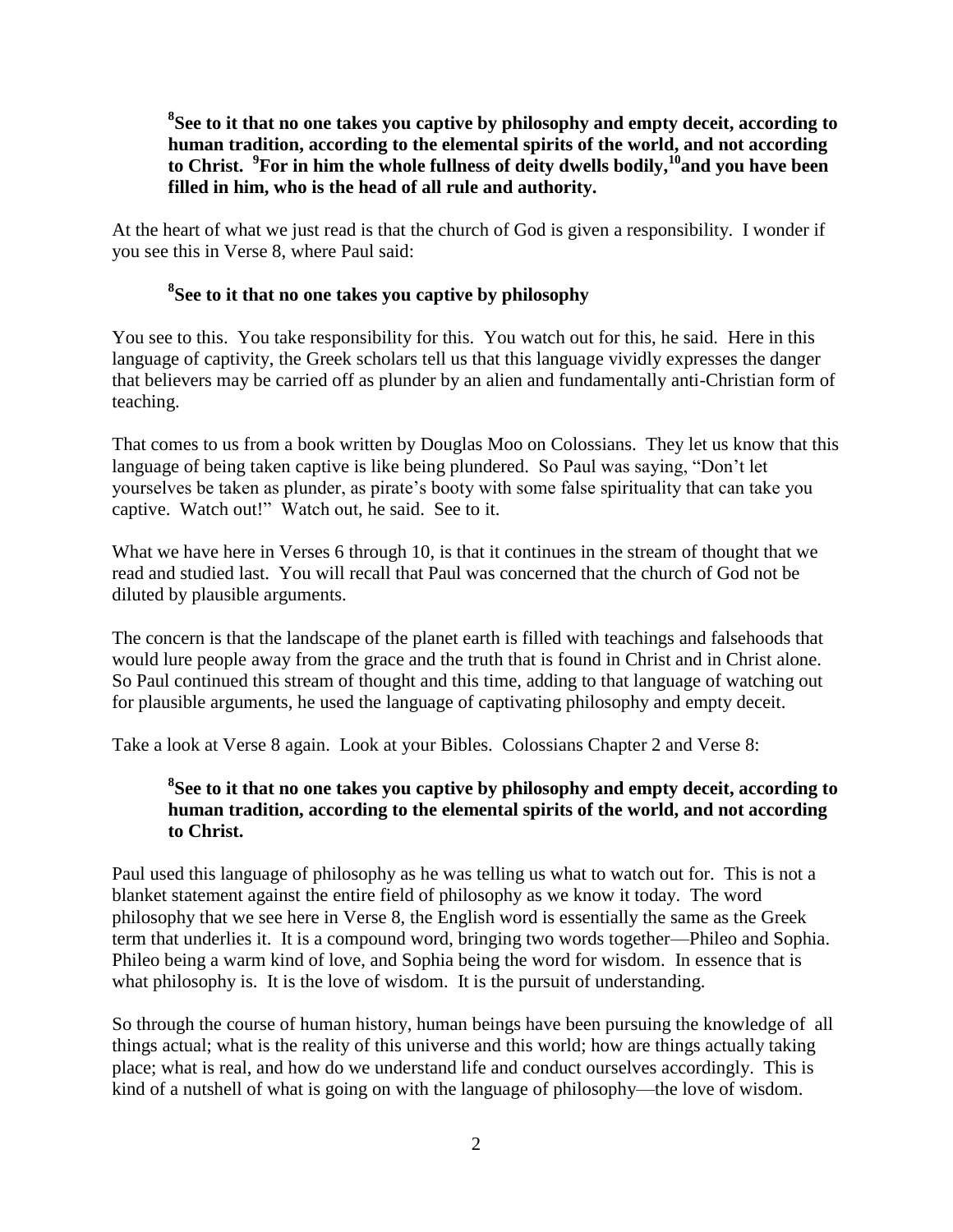However, here is the rub. That's a worthy pursuit but the human race is in fact fallen in sin, and our minds are in fact darkened, and there are demonic influences that are kind of moving us in a certain direction. That direction being away from Christ. Out of philosophy there have emerged a great many philosophies—patterns of thought.

Some of them may be helpful, but a great many of them are harmful because, once again, they lead people away from Christ and the knowledge of His unique, saving grace. Any philosophy, any world view that does what is harmful, they take people captive. This is what Paul warned about when he used this language.

The reality is that every generation has false philosophies and world views that prevail and they become widespread. This is something that the church of Jesus Christ is called to watch out for and to be discerning of. How are such philosophies described in Verse 8? Let your eyes rest upon that verse again.

First they are deceitful, it says. Empty deceit. Verse 8 says that they are "according to human tradition." That means that these falsehoods are conveyed through human beings. And it says that they are "according to the elemental spirits of the world." This is kind of a complicated term in the underlying Greek. Therefore, you will see it translated in different ways in some of the English translations,

It talks about the principle things. Kind of like the ABCs or the first things. Elementary, the first things. So, in some of the spiritual writings of antiquity, this word would be used to speak of spirits that were inhabiting the earth before humans beings. Demons would qualify. That is why Paul used the term here. All of that is to say that these false philosophies that have been found in the world, while they come through human beings, they are demonic.

Finally, Verse 8 says they are "not according to Christ." So there is this call to discernment. Watch out. See to it that you are not taken captive. Paul warned not only the Colossians, but us Californians too.

Throughout history there have been such false philosophies. In the days of Jesus and the Apostle Paul there was in the land of Israel the philosophy of Pharisaic Legalism that had grown to such forceful prominence in the Holy Land. As we will see as we move forward in Colossians 2, it was a species of legalistic Jewish spiritualism that was spreading in Colossae. That is the particular philosophy that Paul was concerned about for them.

But there are so many more through the generations. Today across the globe in the Middle East, it is the philosophy of Islam. In India it is the philosophy of Hinduism. These are false world views that are inspired by demonic forces leading people away from the Messiah.

Here in the Western World there is the philosophy of Naturalism, that there is no God. But there is another world view, another philosophy, that we as the church need to be especially careful of, because it is spreading with such force and with such influence across the Western World,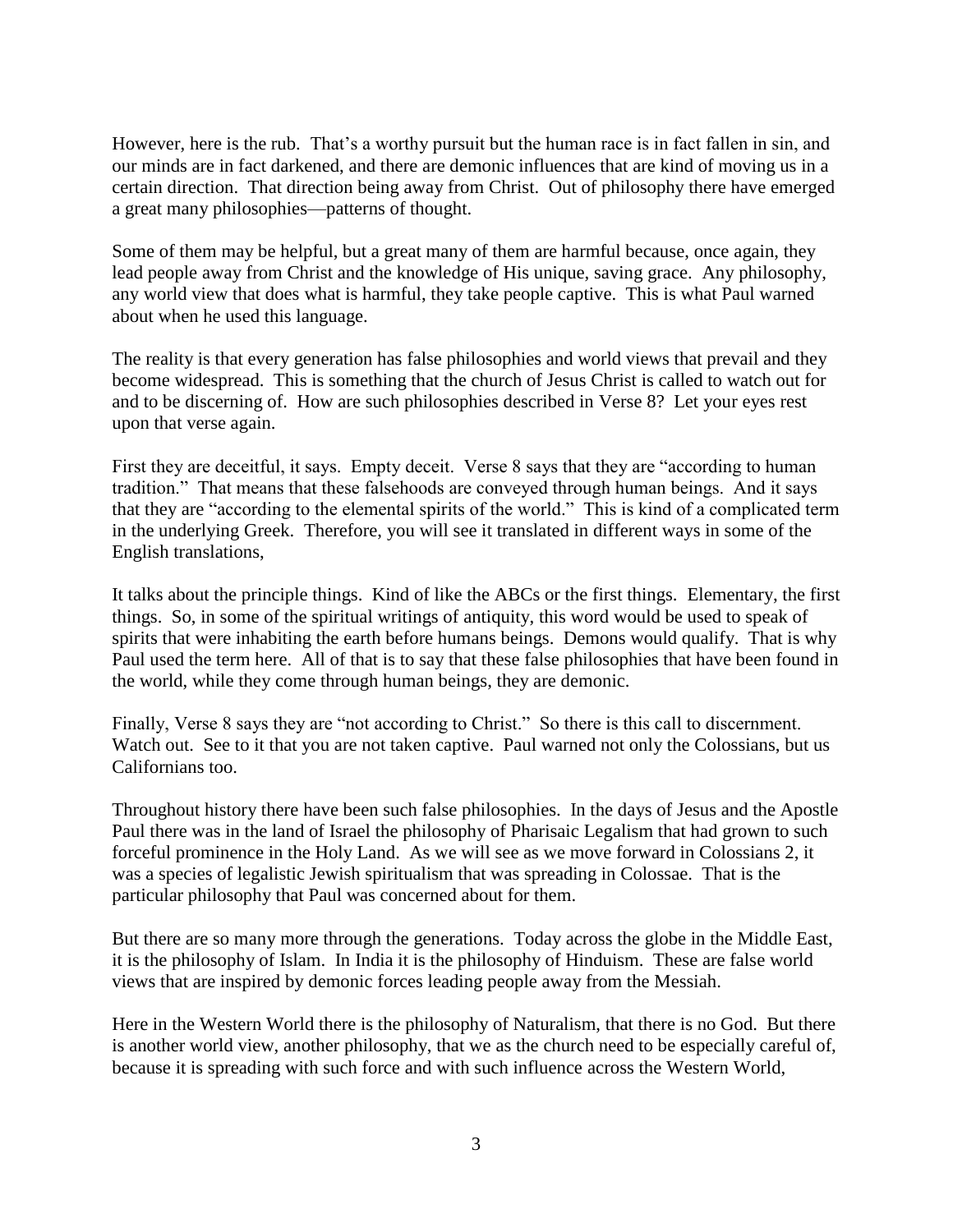through the United States, into Southern California, so this has affected people that you and I know and love.

This false philosophy that we need to be so very careful about is that of personal autonomy which comes with its conjoined sibling of moral relativism. What is happening is that human beings who are ultimately created beings, they are rising up with a sense of personal autonomy, declaring in essence, I am the captain of my own ship. I am the lord of my own life. I am who I say I am. I am what I declare myself to be. I will do what I want to do. I will go the direction that my yearnings and desires take me. I will live how I want to live. It is the whole issue of personal autonomy. This all boils down to the doctrine of personal lordship. We are seeing that very radically expressed in the world around us.

Not only is there this doctrine of personal autonomy and moral relativism that allows for it, but it is also fueled by what is taking place with the redefinition of tolerance. When purely defined, tolerance is all about human beings dwelling with other human beings that they disagree with peaceably.

But the new tolerance is the understanding is that we not just dwell peaceably with one another, it is that we celebrate one another in whatever we declare ourselves to be, and whatever we declare ourselves to believe. There is a mutual affirmation that is to be taking place. This is a very widespread philosophy and world view that is manifesting itself on how people are handling gender, marriage, sexuality, and whole assortment of other things.

Paul was telling the church in every general terms to be aware of the philosophies that would come and take Christians captive; these plausible arguments , things that would compel us away from Christ.

All of this language and understanding of personal autonomy and moral relativism, it is totally and completely antithetical with the Lordship of Jesus Christ, and recognizing that God and particularly the Triune God, God in Christ is our Creator, that God is our authority, and that God is our Redeemer, that there is sin to be forgiven and repented of as we follow Christ by the power of His grace, according to His teachings and His truths and His Law.

We don't obey the Law in order to be saved. Not a single one of us could because we are sinners, but having been forgiven and having been redeemed and born again, those who come to Christ are going follow in His ways as He is planting His truth in our lives. We, by the power of the Holy Spirit, are going to be submissive to His Word.

Paul was saying to watch out and to be careful. There is a great call to vigilance that comes to us here in Colossions Chapter 2 and Verse 8. Paul said, "You see to it that no one takes you captive."

As we continue forward, I want for us to notice gloriously, beautifully, and wonderfully how Paul sounded forth the warning, but clothing the warning and the admonition with the knowledge of the power that is going to keep us free from captivating philosophies.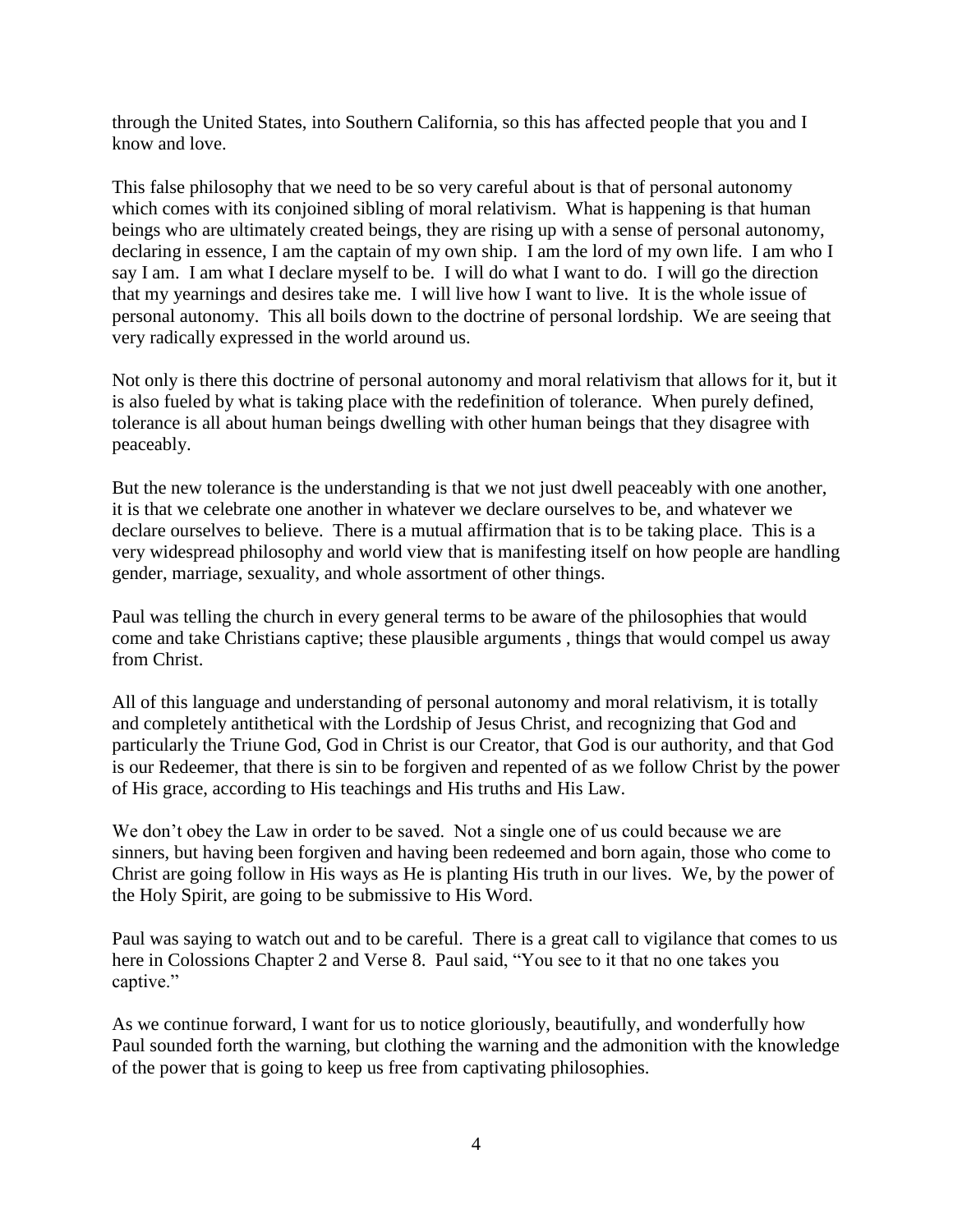Look at the paragraph again, look at your Bibles, the call to vigilance in Verse 8 is framed by two epic statements of core Christianity. This is so good! These two epic statements of the essence Christianity, they identify where the strength for this is to be found.

So in Verses 6 and 7, we have one of the great portraits of discipleship given to us in the pages of the Bible. Then in Verses 9 and 10, we have one of the great pictures of the believer's union with Christ and fullness in Christ found in the pages of the Scripture. That is where the power comes from!

Now we will frame the second half of this message like this: to strengthen you in a world of captivating falsehood, and I am not using the word captivating like she is so captivating. It is not in the positive but in the negative sense of the word captivating. It is like something that wants to take you as plunder.

In a world of captivating falsehood, first, you are called to discipleship in Christ Jesus. Second, you are given fullness in Christ Jesus. It is in that discipleship and in that fullness that He brings us into, by grace, that we will find the strength. So let's look at what is here for us. The first point:

To strengthen you in a world filled with captivating falsehoods:

## **1. You are called to discipleship in Christ (2:6-7)**

Verses 6 and 7:

### **<sup>6</sup>Therefore, as you received Christ Jesus the Lord, so walk in him, <sup>7</sup> rooted and built up in him and established in the faith, just as you were taught, abounding in thanksgiving.**

There at the end of Verse 6, it says to walk in Christ. That is the exhortation. Have you received Christ the Lord? So walk in the One that you have received. That's what Paul was saying to the church.

The language of walking with Christ is one of the great wonderful pictures of discipleship found in the pages of Scripture. When we read the Gospel account we see how Jesus called Peter and Andrew and James and John and the twelve and they followed Him. They were walking with Him, and they were learning from Him. They were observing His example.

They were watching as Christ dealt so graciously and tenderly with those who were wracked with disease; those who were downtrodden and contrite. They also saw how He had such strength and boldness against the spiritual abuses and abusers of the day.

We see how they were following Him, seeing His pattern of living, hearing His instruction about the Kingdom. And as they were taking all of these things in and as the Holy Spirit would soon be really impressing these things upon them, they were being built up and strengthened in their Messiah.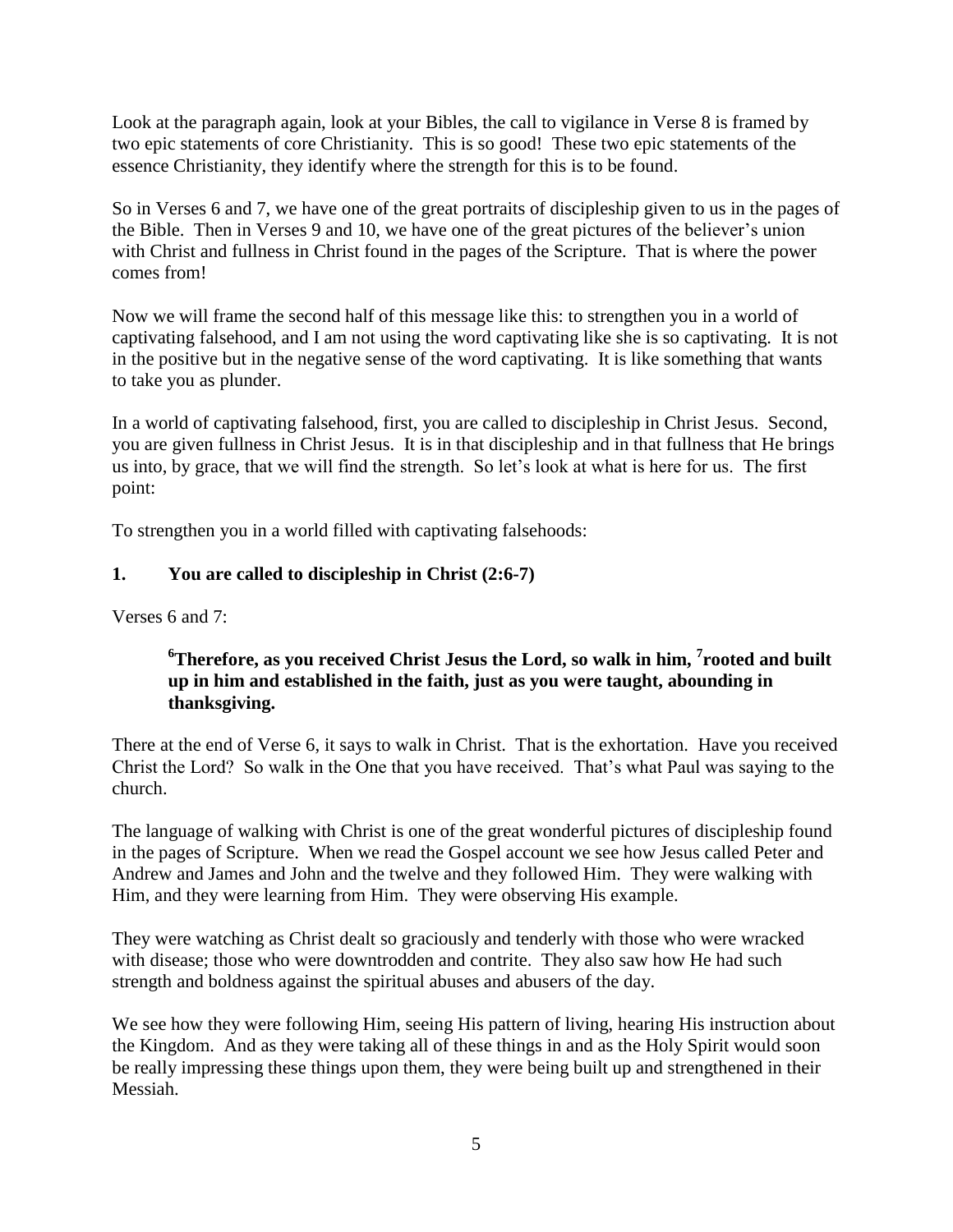Here in the Word, the disciples heard Christ say, "Follow Me." Now here in this text, from the Word, the Spirit of Christ calls you and empowers you and urges you, "Follow Him. Walk in Him. Abide in Him." It is the discipleship walk.

It is as we walk in Christ by taking in the truths of His Living Word and by calling to Him in prayer, Him speaking into our lives, us responding and speaking our praises and our burdens, this is how we engage in discipleship. We do this in our private times and with one another.

This life of discipleship that guards us against the captivity that this text is talking about, this discipleship is vividly displayed in this text. It is portrayed beautifully. Notice with me now how Paul used pictures from three different spheres to portray the value that comes as we are walking in Christ.

First, you will notice that there is a metaphor from the agricultural realm. At the end of Vese 6, "Walk in Him." And then in the beginning of Verse 7, "Rooted in Him." I wonder if there are any gardeners in our midst. I actually know that there is at least one, because I just saw a classic post on Facebook from that person.

Diane, I'm enjoying this with you! Our sister, Diane, posted this word picture on her Facebook. It said, "Who are we? We're the gardeners." Then it said, "What do we want? We want all the plants!" Then it said, "Where are we going to put them? We don't know!" They would figure that out later. They just want all the plants. That cracked me. I was chuckling when I saw that.

Now this text continues the extensive biblical teaching that the people of God are the gardeners of God and we know where each plant is to be planted, don't we? We are to be planted in Christ, rooted in Jesus as we walk with Him. Rooted in Hm.

Gardeners and maybe some of those who are not gardeners know the vital importance of the root system. All of the nutrients for the health of the plant are absorbed through the root. The se nutrients absorbed through the roots are what leads to healthy branches and vibrant fruits.

Likewise, it is as the follower of Christ is joined by the power of the Holy Spirit to Jesus and their roots are sinking into Him that their lives become strong and healthy and fruitful to the glory of the Lord. This is the first metaphor for discipleship. Walk with Him, rooted in Him.

Second, there is a picture from the realm of construction as well. I wonder if you noticed that? Some of you prefer cutting wood and swinging a hammer to soil and blossoms, so here you go. Verses 6 and 7 says, "Walk in Him that you might be built up in Him." Or being built up in Him.

This pictures a structure being built from the ground up, so that each Christian and each community of believers is being built up into a strong and solid building by the power of the God that will be able to weather the storms and the uncertainties of life. This happens as we walk with Jesus. It happens as we are in Him.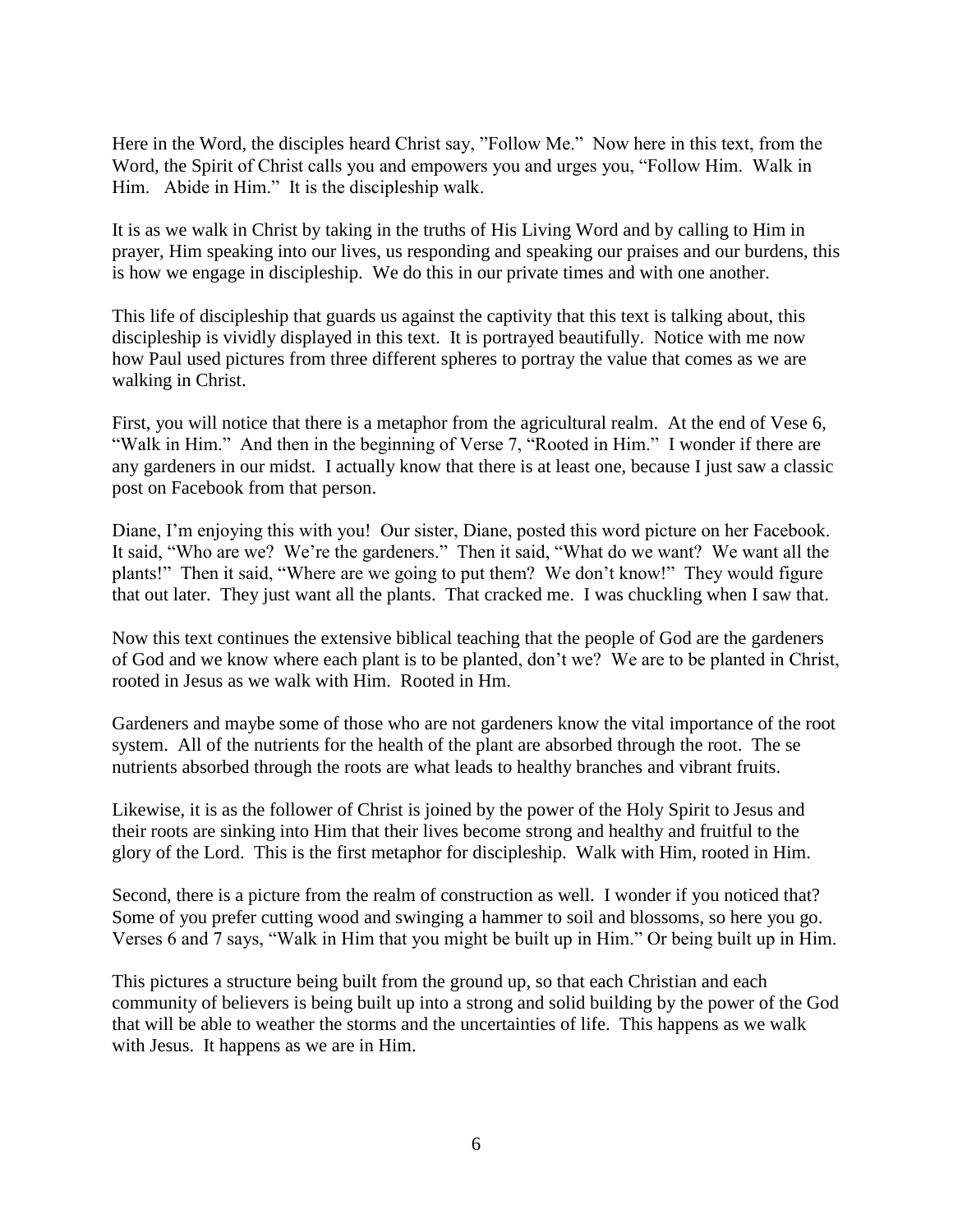Notice that we are passive in this. Walk with Him, but being built up in Him. Christ is the One who is doing the edifying as we are walking with Him.

There is also a third picture that comes as well. This seems possibly a picture from the legal realm. Verses 6 and 7 again:

### **<sup>6</sup>Therefore, as you received Christ Jesus the Lord, so walk in him, <sup>7</sup> rooted and built up in him and established in the faith, just as you were taught**

Established in the faith. Once again, we learn that this language of established was used in legal documents in the ancient world. This terminology was used to validate accounts and to solidify estates. The picture here is in a sense of getting the case closed.

We are pictured with Christ, walking with Him and as we do, we will be settled in the faith, established the faith—meaning that historic body of doctrine coming from Christ and His apostles that speaks to us of the truth of who God is and all that He has done for us in Christ. We will be settled and established in these things as we walk with Him.

So in a world filled with plausible arguments and captivating philosophies, there are some things, brothers and sisters in the Lord, that you need to get settled. The Spirit is going to be the One who is going to help you get settled in these things, but you need to get settled.

What is your view of the Bible? What do you believe about the Bible? Is it the authoritative Word of God? Get it settled in your heart. What do you believe about God? Do you believe that this is a universe filled with many gods? Or do you believe that there is one God who has revealed Himself as Father, Son, and Holy Spirit—one God, three in one, the One Triune God? What do you believe about God? Get it settled.

What do you believe about Jesus? Do you believe that He is the incarnation of God and that He came into the world in order to live a life of righteous perfection as a gift in place of sinners, and that He died on the cross, spilling His blood that those sinners might be cleansed and that He took the punishment their sins deserved, and that He rose on the third day with victory over death in His grip. What do you believe about Jesus? Get it settled.

What do you believe about sin? Is sin a reality or is it not? Is it a problem that Christ and Christ alone can solve for any of us? These are things that we get settled, case closed, as we walk with Christ. In a world with false philosophies, this is what is being urged upon us. We come to the Lord, saying, "Lord, have your way. Do these things in me in regard to this language of being settled on things."

Somebody might say, "Pastor Jeff, that is so encouraging and I want that, but I must be honest with you, sometimes I have doubts. I want to believe but sometimes I struggle in the things that I want to believe."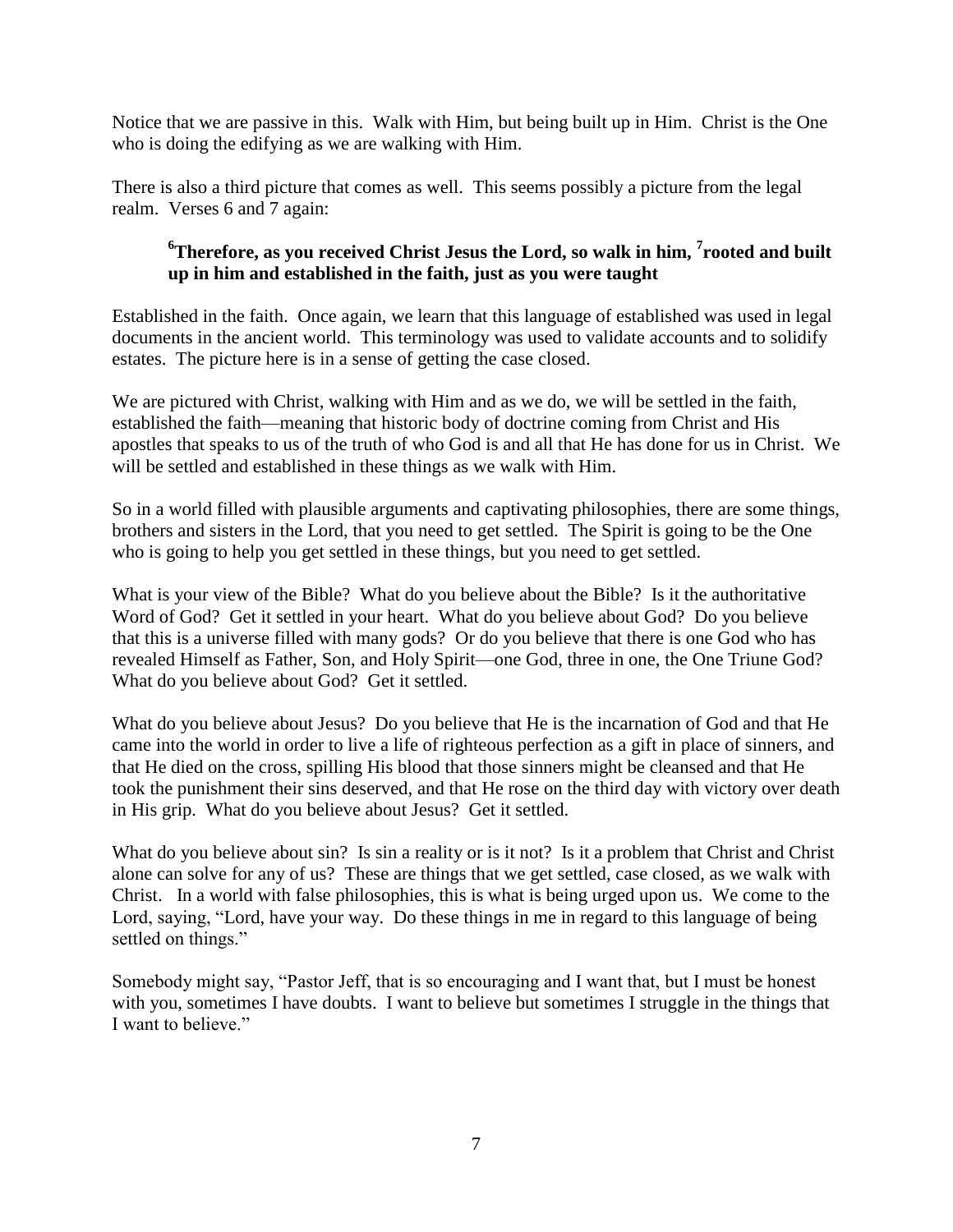Well, new flash, so do the rest of us. We have chapters of life and times in life where we experience doubt. I do, and I appreciate when men and women of God acknowledge that they do too. That shouldn't surprise us because what we learn in the pages of Scripture is that from beginning to end, the tactic of Satan is to cast doubt upon God's Word. So we do face that and we do battle that but praise God, that He who is in you is greater than he who is in the world.

So we got before the Lord, saying, "Lord, my heart is prone to wander. I have such frailties in me. So, Lord, will You raise me up and will you fill me with Your power that I might hear this discipleship call of Jesus and be strong and settled in Him; that I will be built up in Him; that I will be rooted and nourished and healthy and fruit-bearing in Him.? God, will You do this work in me?" And we must come back daily, saying, "Lord, let this be Your work in my life and help me to walk in obedience to what You are empowering in me?"

This is what is laid out for us here in this text. There is one more aspect of this discipleship life that we see here that we need to take in. This is no afterthought. It says at the very end of this passage on what it is and how it is when we walk in Christ:

#### **7 rooted and built up in him and established in the faith, just as you were taught,**  *abounding in thanksgiving***.**

Abounding. Overflowing with gratitude. This is vitally important as we are walking in this world with all of its forms of deceptions. This is why this overflowing thankfulness is so important. We are prone toward discouragement and the disillusioned heart is the susceptible heart. It is when we are disillusioned that those plausible arguments might enter into our ears.

So the remedy to that is that we be filled with the Holy Spirit given to see the glory of the love of Jesus Christ manifested in the cross, where He died for our sin because He loves us. We have to have eyes to see the provision of life that He gives as confirmed in His resurrection from the dead.

We have to pray that the Spirit will give us eyes that continue to see how Jehovah Jirah provides for us and loves us, so that gratitude will fill our lives. Can we confess that left to ourselves we are prone to be negative? It is so easy to point out what is wrong and to identify the things that are lacking. Most of us are built that way.

We see what is lacking. That's how we are prone, and we need to pray that the Lord will constantly be giving us eyes to see how His goodness and His mercy are following us all the days of our lives. We have the tendency to maximize what's missing and take for granted what is being given to us by God.

While we do need to be those who are pursuing growth and to shore up the areas where we are weak in the church and in our lives, we must also be saying, "Lord, give me the eyes to see what You are doing and how You have provided for me and for us?" This gratitude is so vitalizing!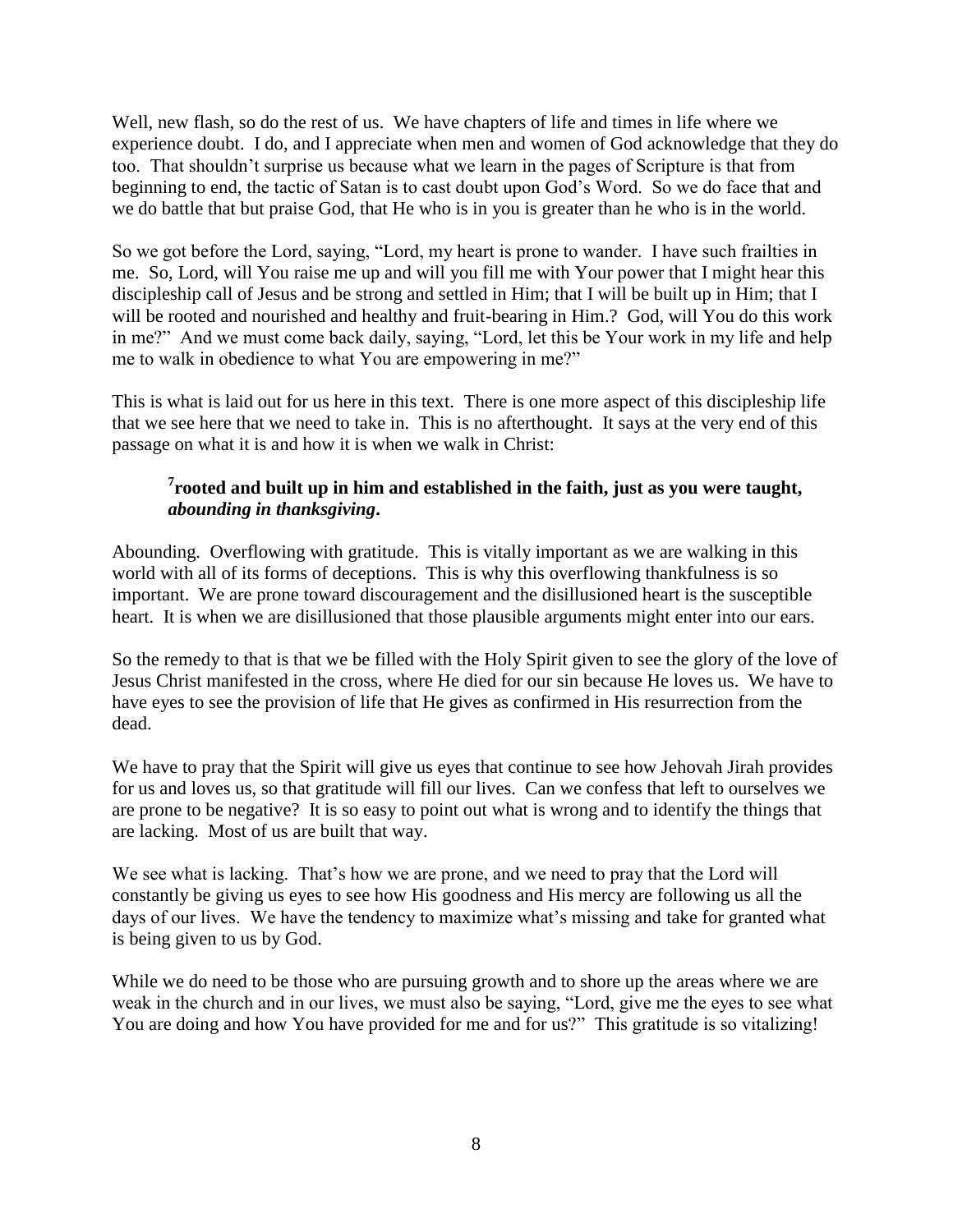Negativity is draining. I feel the energy going out of me when I'm being negative and when I'm around people who are being negative. But when you are among people who have eyes to see how God has been good to us, it lifts the soul. So, hence, thanksgiving is a work of the Holy Spirit.

We need to pray that the Spirit would mass produce thanksgiving among us to drastically reduce our susceptibility to any deceptive and captivating false philosophy. So, by command of the King, let it be the case by the power of the Spirit of God who lives in us and who is among, that every worship gathering be an occasion for thanksgiving.

Let every Home Fellowship Group and every Sunday community be a time where we are looking to express thanks to God. Let every Elders Meeting, every Deacon and Deaconess Meeting, every Staff Meeting, every AWANA Meeting, every DOXA or Koinonia Meeting be a time to express thanks to God. If the word of Colossians is living in us, we are going to see the repetitive calls to gratitude that the Spirit empower in us as we are abiding in Christ.

As we move to the end of this message, this topic of thanksgiving brings us beautifully into the next point. What is at the top of the thanksgiving list? You have heard me say this many times around the Thanksgiving Holiday. Jesus is at the top of the thanksgiving list!. We continue:

To be given strength in a world filled with captivating philosophies. First, you are called to discipleship in Christ. Second:

#### **2. You are given fullness in Christ (2:9-10)**

Verse 8, then see this in Verses 9 and 10:

**8 See to it that no one takes you captive by philosophy and empty deceit, according to human tradition, according to the elemental spirits of the world, and not according to Christ. <sup>9</sup> For in him the whole fullness of deity dwells bodily,<sup>10</sup>and you have been filled in him, who is the head of all rule and authority.**

Follower of Christ, you have been given fullness in Christ. In Verses 9 and 10, the doctrine of the incarnation of Christ and the doctrine of the indwelling of Christ are coming joined together. Firs we have this awesome teaching that in Christ, God has assumed human flesh. He has become a human being.

We also see that in Christ, God is taking residence within the life and the heart of the one who follows Jesus. You have been given fullness in Jesus by the Spirit of Christ, the Head of all rule and authority. We have been given fullness in Christ the Lord, the Savior, the Creator.

What a contrast this is to the captivating philosophies we have been talking about. Do you remember in Verse 8, they are characterized as empty deceit, or that which is hollow, void of any real substance?